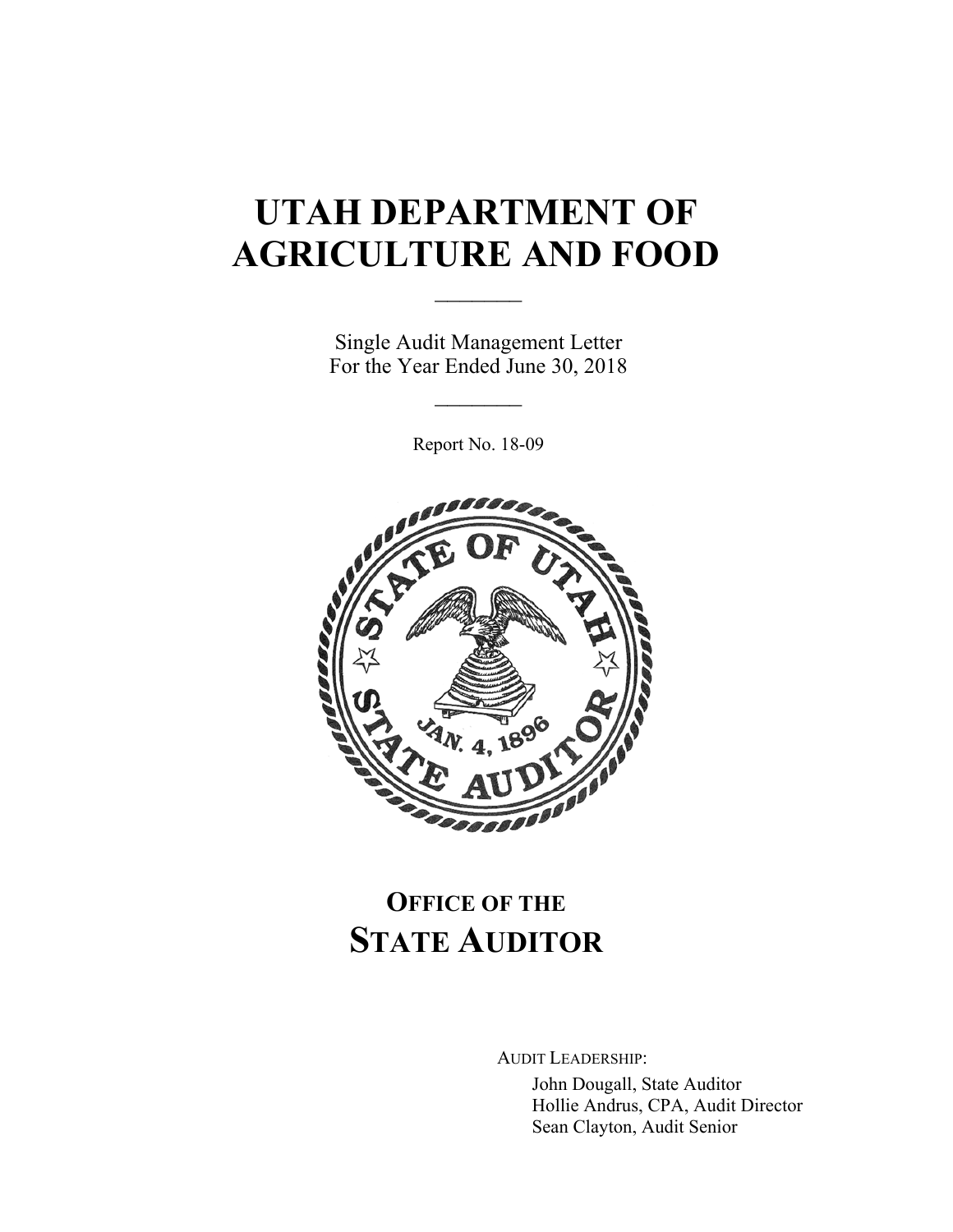## **UTAH DEPARTMENT OF AGRICULTURE AND FOOD**

**Single Audit Management Letter**  FOR THE YEAR ENDED JUNE 30, 2018

### TABLE OF CONTENTS

### Page **Page**

| <b>SINGLE AUDIT MANAGEMENT LETTER</b> |                                                                                                                                       |                                                    |                        |   |  |
|---------------------------------------|---------------------------------------------------------------------------------------------------------------------------------------|----------------------------------------------------|------------------------|---|--|
|                                       | <b>FINDINGS AND RECOMMENDATIONS:</b>                                                                                                  | Federal Program                                    | Type/<br>Applicability |   |  |
| 1.                                    | Internal Control Weaknesses Over Federal Reports                                                                                      | Colorado River<br><b>Basin Salinity</b><br>Control | MW-f; RN-f             | 3 |  |
| 2.                                    | Inadequate Internal Controls Over and Noncompliance<br>with Allowable Payroll-Related Charges                                         | Colorado River<br><b>Basin Salinity</b><br>Control | SD-f; RN-f             | 4 |  |
| 3.                                    | Internal Control Weaknesses and Noncompliance with<br>Procurement, Suspension & Debarment, and Subrecipient<br>Pre-award Requirements | Colorado River<br><b>Basin Salinity</b><br>Control | MW-f; RN-f             | 6 |  |
| 4.                                    | Failure to Monitor Subrecipient Single Audit Reports                                                                                  | Colorado River<br><b>Basin Salinity</b><br>Control | SD-f; RN-f             | 7 |  |
|                                       | 5. Error in Reimbursement Request Calculation                                                                                         | Colorado River<br><b>Basin Salinity</b><br>Control | $SD-f$                 | 8 |  |
| 6.                                    | Improper Application of Indirect Cost Rate in<br><b>Reimbursement Requests</b>                                                        | Colorado River<br><b>Basin Salinity</b><br>Control |                        | 9 |  |
|                                       |                                                                                                                                       |                                                    |                        |   |  |

| II             | <b>Finding Type:</b>                          | Applicable To:  |  |
|----------------|-----------------------------------------------|-----------------|--|
|                | MW Material Internal Control Weakness         | Federal Program |  |
|                | SD Significant Deficiency of Internal Control |                 |  |
| $\parallel$ RN | Reportable Noncompliance or Illegal Acts      |                 |  |
|                |                                               |                 |  |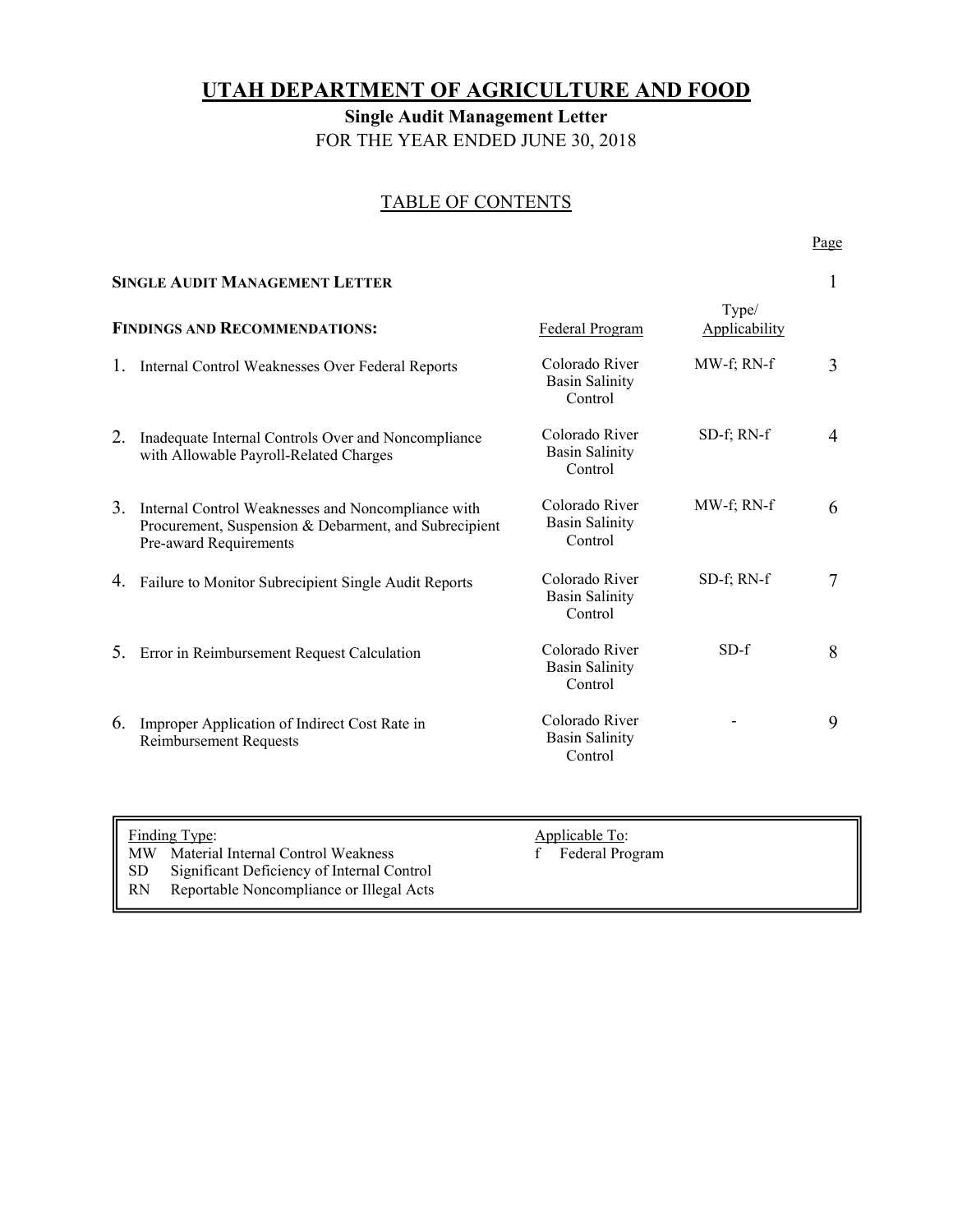

**OFFICE OF THE STATE AUDITOR**

## **SINGLE AUDIT MANAGEMENT LETTER NO. 18-09**

November 20, 2018

LuAnn Adams, Commissioner Department of Agriculture and Food 350 North Redwood Road SLC, Utah 84114-6500

Dear Commissioner Adams:

This management letter is issued as a result of the Utah Department of Agriculture and Food's (UDAF's) portion of the statewide single audit for the year ended June 30, 2018. Our final report on compliance and internal control over compliance issued to meet the reporting requirements of Title 2 U.S. *Code of Federal Regulations* (CFR) Part 200, *Uniform Administrative Requirements, Cost Principles, and Audit Requirements for Federal Awards* (Uniform Guidance) is issued under separate cover.

In planning and performing our compliance audit of the Colorado River Basin Salinity Control program, we considered UDAF's compliance with the applicable types of compliance requirements as described in the *OMB Compliance Supplement* for the year ended June 30, 2018. We also considered UDAF's internal control over compliance with the types of requirements described above that could have a direct and material effect on the program tested in order to determine the auditing procedures that were appropriate in the circumstances for the purpose of expressing an opinion on compliance and to test and report on internal control over compliance in accordance with the Uniform Guidance, but not for the purpose of expressing an opinion on the effectiveness of internal control over compliance. Accordingly, we do not express an opinion on the effectiveness of UDAF's internal control over compliance.

Our consideration of internal control over compliance was for the limited purposes described in the second paragraph and would not necessarily identify all deficiencies in UDAF's internal control that might be material weaknesses or significant deficiencies as defined in the following paragraphs. However, as discussed subsequently, based on the audit procedures performed, we identified certain deficiencies in internal control over compliance that we consider to be material weaknesses or significant deficiencies for the Colorado River Basin Salinity Control program.

A *deficiency in internal control over compliance* exists when the design or operation of a control over compliance does not allow management or employees, in the normal course of performing their assigned functions, to prevent or to detect and correct on a timely basis noncompliance with a type of compliance requirement of a federal program. A *material weakness in internal control over compliance* is a deficiency, or a combination of deficiencies, in internal control over compliance, such that there is a reasonable possibility that material noncompliance with a type of compliance requirement of a federal program will not be prevented, or detected and corrected on a timely basis.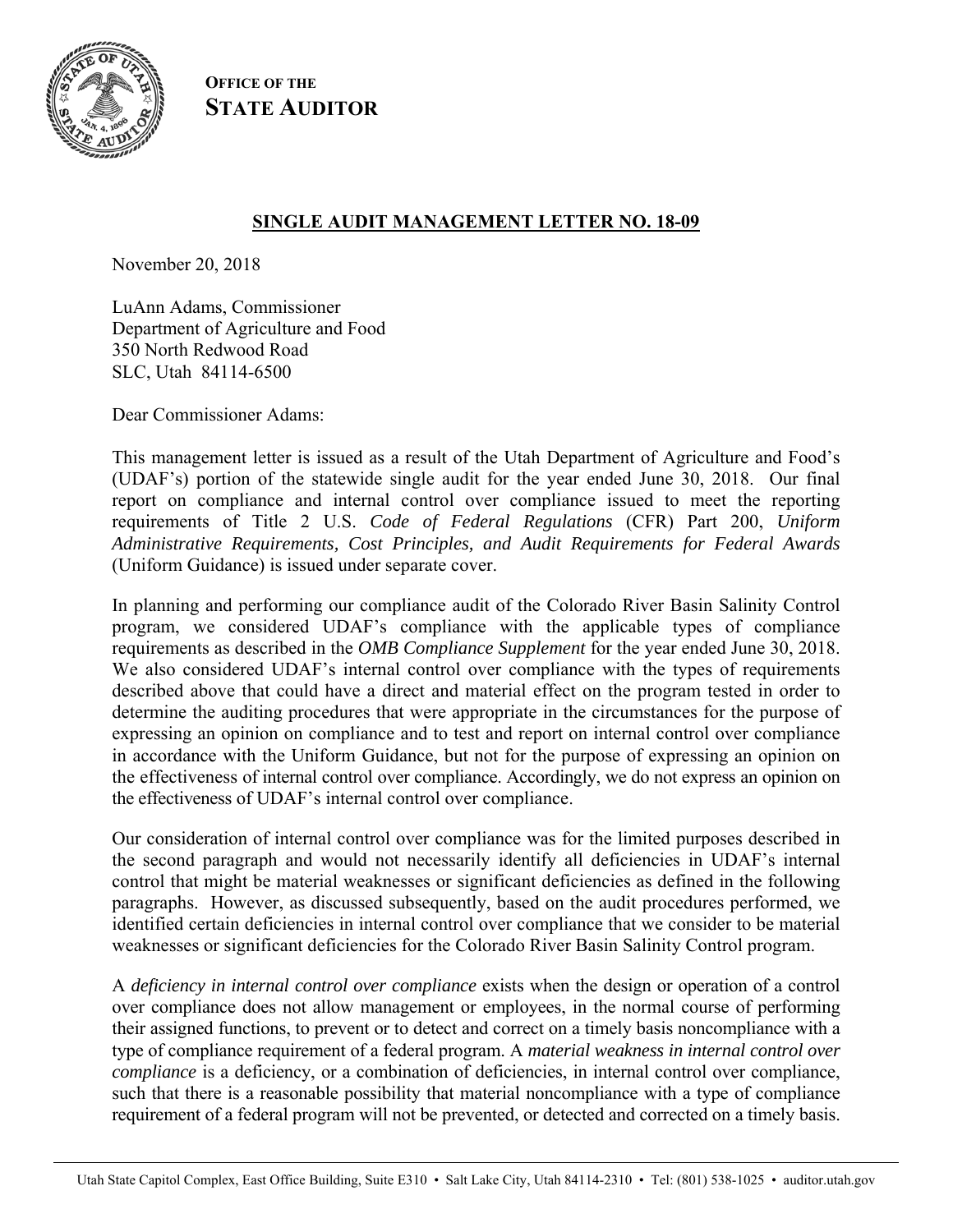We consider the deficiencies in internal control over compliance presented in the accompanying schedule of findings and recommendations as Findings 1 and 3 to be material weaknesses.

A *significant deficiency in internal control over compliance* is a deficiency, or a combination of deficiencies, in internal control over compliance with a type of compliance requirement of a federal program that is less severe than a material weakness in internal control over compliance, yet important enough to merit attention by those charged with governance. We consider the deficiencies in internal control over compliance presented in the accompanying schedule of findings and recommendations as Findings 2, 4, and 5 to be significant deficiencies.

During our audit, we also became aware of a deficiency in internal control other than significant deficiencies or material weaknesses that is an opportunity for strengthening internal controls and operating efficiencies. This other finding is also included in the accompanying schedule of findings and recommendations.

UDAF's written responses to and Corrective Action Plans for the findings identified in our audit were not subjected to the audit procedures applied in our audit and, accordingly, we express no opinion on them.

The purpose of this communication is solely to describe the scope of our testing of internal control over compliance and the results of that testing. Accordingly, this communication is not suitable for any other purpose.

We appreciate the courtesy and assistance extended to us by the personnel of UDAF during the course of our audit, and we look forward to a continuing professional relationship. If you have any questions, please contact me.

Sincerely,

Hollie Andrub

Hollie Andrus, CPA Audit Director 801-808-0467 handrus@utah.gov

cc: Scott Ericson, Deputy Commissioner Debbie L. Lyberger, Financial Manager Robert Hougaard, Director Plant Industry & Conservation Mark Quilter, Program Manager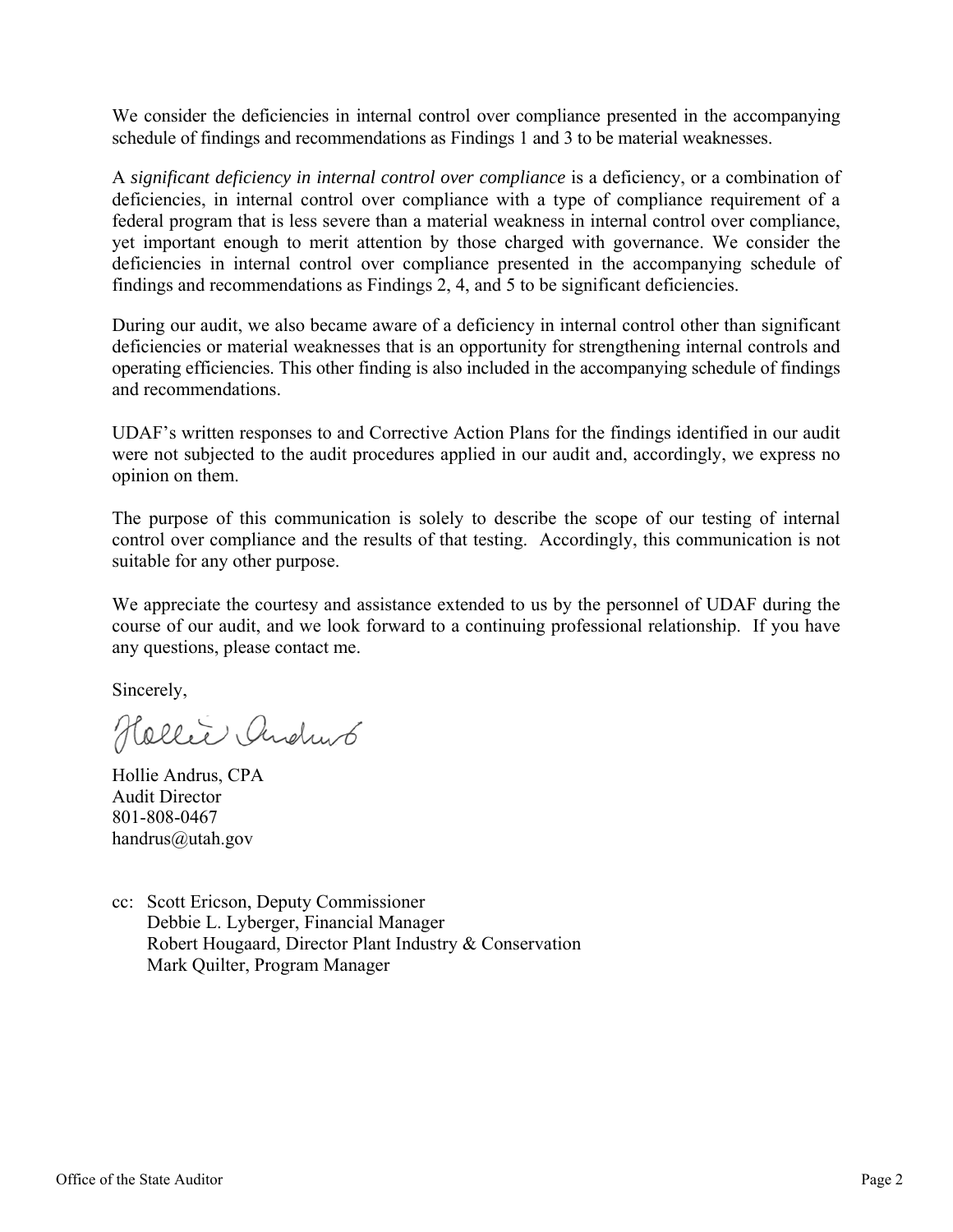## **FINDINGS AND RECOMMENDATIONS**

## **1. INTERNAL CONTROL WEAKNESSES OVER FEDERAL REPORTS**

Federal Agency: **Department of the Interior**  CFDA Number and Title: **15.509 Colorado River Basin Salinity Control**  Federal Award Number: **R16AC00023**  Questioned Costs: **\$0** Pass-through Entity: N/A Prior Year Single Audit Report Finding Number: N/A

The Utah Department of Agriculture and Food (UDAF) does not have proper controls in place to verify the accuracy of reports before they are submitted. Two SF-425 reports and two performance reports submitted in fiscal year 2018 were prepared and certified by the same individual without another individual reviewing the reports prior to submission. Because there was no control over the reports, the following inaccuracies on the reports were detected:

- Line 10.e on the September 30, 2017 SF-425 report was underreported by \$809,094. This understatement was due to a mathematical error in preparing the report.
- Line 10.e on the March 31, 2018 SF-425 report was underreported by \$168,630. This understatement was due to a calculation error concerning indirect administrative costs.
- Amounts reported for "payments made to subrecipients and remaining balance due subrecipients" for the September 30, 2017 performance report did not agree to supporting documentation for reimbursement requests or to FINET, the state's accounting system. These inaccuracies were due to clerical errors.

Amounts reported on federal reports should be accurate and agree to FINET and other appropriate supporting documentation. To reduce the risk of inaccuracies or reporting noncompliance, an individual other than the individual preparing the reports should review the reports for accuracy. Not accurately reporting all required information results in inaccurate and/or incomplete program information being provided to users of the reports.

#### **Recommendation:**

**We recommend UDAF implement internal controls to ensure that required federal reports are reviewed for accuracy by an individual other than the preparer prior to the submission of the report.** 

#### *UDAF's Response:*

*UDAF agrees with this finding.*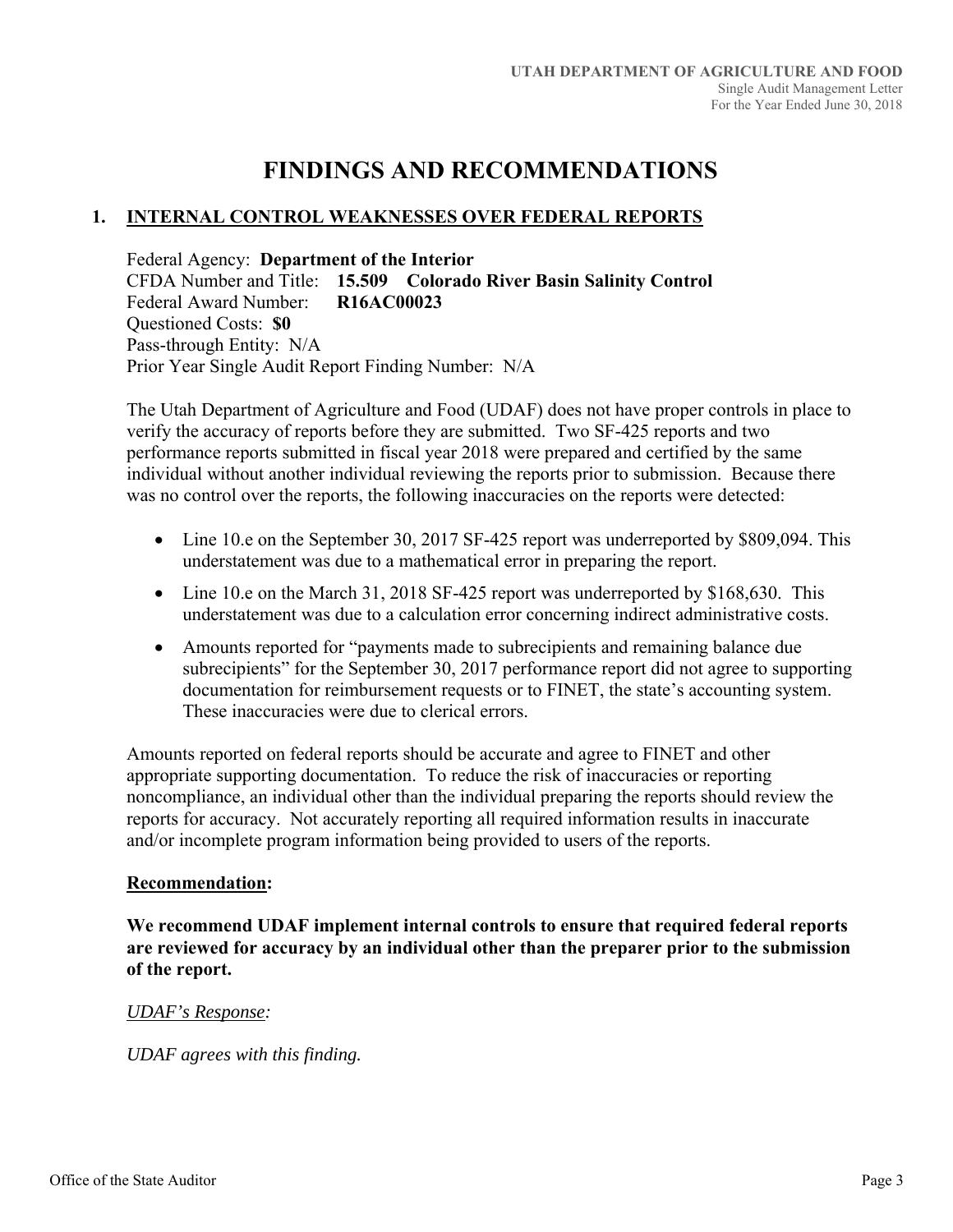## *Corrective Action Plan:*

*UDAF has instituted a policy that requires programmatic and financial reports to be reviewed and approved by at least one person who is not responsible for the preparation of the report prior to submission.* 

*Because of BOR [Bureau of Reclamation] requirements in the program report, financial information may not match financial reports. It will be noted in the program report when this occurs.* 

*Contact Person: Debbie Lyberger, Administrative Services Director, 801-538-7110 Anticipated Correction Date: Immediately (10/09/2018)* 

## **2. INADEQUATE CONTROLS OVER AND NONCOMPLIANCE WITH ALLOWABLE PAYROLL-RELATED CHARGES**

Federal Agency: **Department of the Interior**  CFDA Number and Title: **15.509 Colorado River Basin Salinity Control**  Federal Award Number: **R16AC00023**  Questioned Costs: **\$10,546** Pass-through Entity: N/A Prior Year Single Audit Report Finding Number: N/A

During our review of payroll transactions charged to the Program at UDAF, we noted the following errors:

- a. UDAF did not equitably allocate between state- and federally-funded activities an employee's leave taken (e.g. annual leave, sick leave, holidays, etc.), as required by 2 CFR 200.431 (b)(2). It currently has no process for subsequently reviewing and allocating leave charges to the appropriate activities. Failure to properly allocate leave costs has resulted in inequitable charges to federal activities. We have questioned the costs related to the misallocation of leave time, totaling \$10,488.
- b. UDAF charged FICA and Medicare withholdings to the grant for an employee whose time and efforts were not directly charged to the grant. Fringe benefits (including associated payroll taxes) should only be billed directly to the grant for those employees working on the grant. According to 2 CFR 200.404(e), costs are considered unreasonable if the non-federal entity deviates from its established practices and policies regarding the incurrence of costs, which may unjustifiably increase the federal award's costs. This error occurred due to UDAF's miscoding of payroll information and could result in overcharging the federal program. We have questioned the costs related to the mischarged fringed benefits, totaling \$58.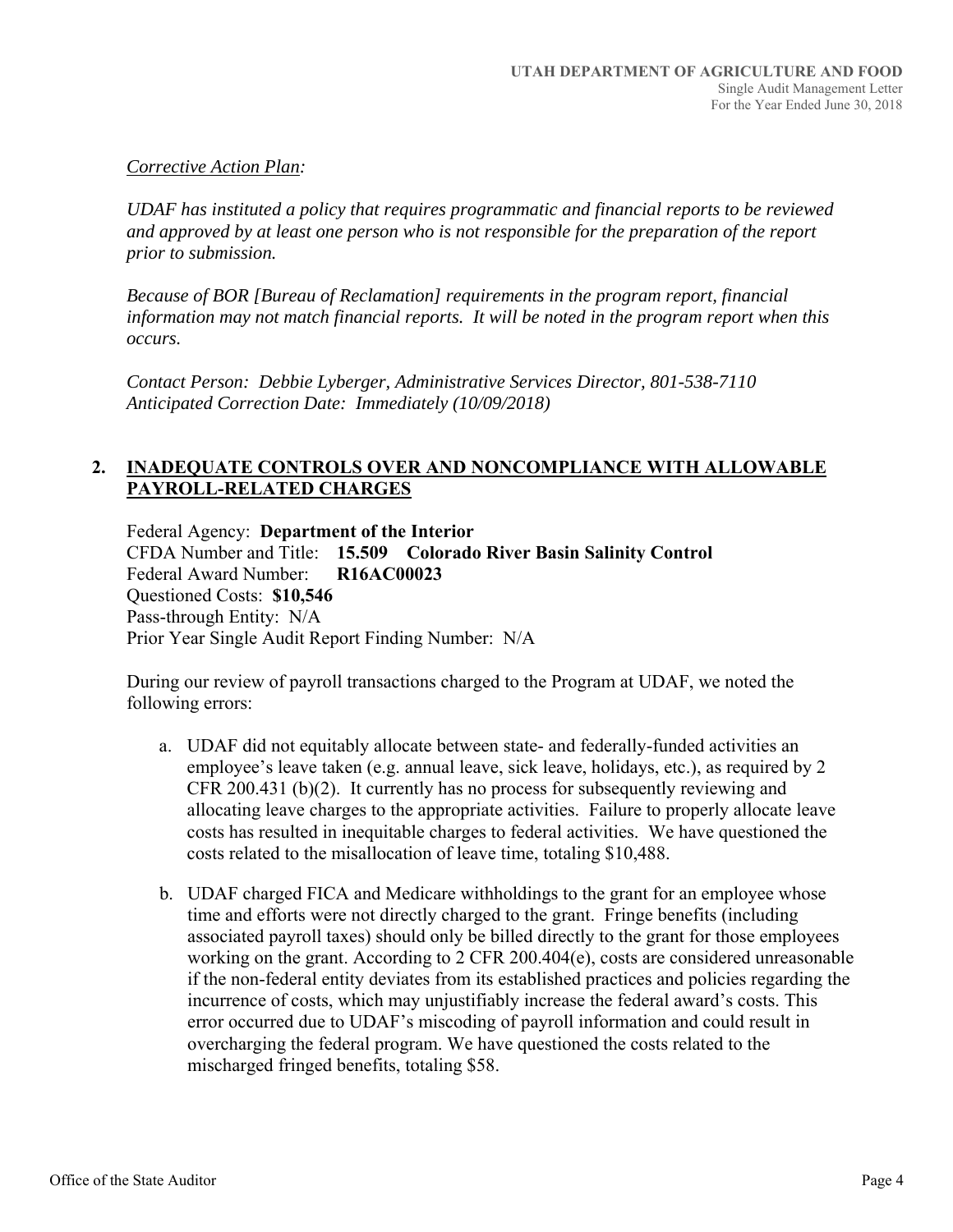### **Recommendation:**

#### **We recommend UDAF:**

- **a. Implement appropriate procedures and internal controls to ensure that leave costs charged to federal awards are equitably allocated to all related activities in accordance with 2 CFR 200.431(b)(2).**
- **b. Strengthen internal controls over the billing of payroll-related costs to the grant.**

#### *UDAF's Response:*

*UDAF agrees with this finding.* 

### *Corrective Action Plan:*

- *a. UDAF is implementing a process to equitably allocate holiday and leave expenses between state and federally funded programs. The reallocation process will be applied to all expenses beginning 7/1/2018.*
- *b. The referenced benefit expenses were generated from a glitch in the SAP programming. The system is currently allocating FICA/Medicare to all income, taxable as well as nontaxable. Communication with State Payroll has indicated they will fix the glitch so this no longer happens, but are unsure of the time frame. UDAF knew the about the expenses, but because some travel is taxable, and the expenses were generated from travel, it wasn't seen as a control issue. UDAF will monitor this more closely to ensure that expenses are corrected as necessary.*

*Contact Person: Debbie Lyberger, Administrative Services Director, 801-538-7110*

*Anticipated Correction Date: Immediately (10/09/2018) applying to all payroll expenses incurred in FY 2019.* 

#### Auditor's Concluding Comment:

UDAF mentioned a glitch in the SAP programming which allocated FICA/Medicare to taxable and non-taxable income as the cause for the error identified in the audit. We acknowledge that some travel may be taxable to an employee based on IRS rules and regulations; and, upon further review of travel-related expenses, we identified \$908 of travel reimbursements to a UDAF Division Director processed through the State of Utah's payroll system and charged to the Program, resulting in the \$58 FICA/Medicare charge to the program. Of more concern to us, based on our further investigation, is that the same Division Director charged an additional \$11,806 in travel to the Program without charging corresponding time or effort to the Program. We recommend UDAF review all expenses processed and charged to a program to ensure that all expenses charged to a federal program are appropriately recorded and reasonable in fulfilling a program's objectives.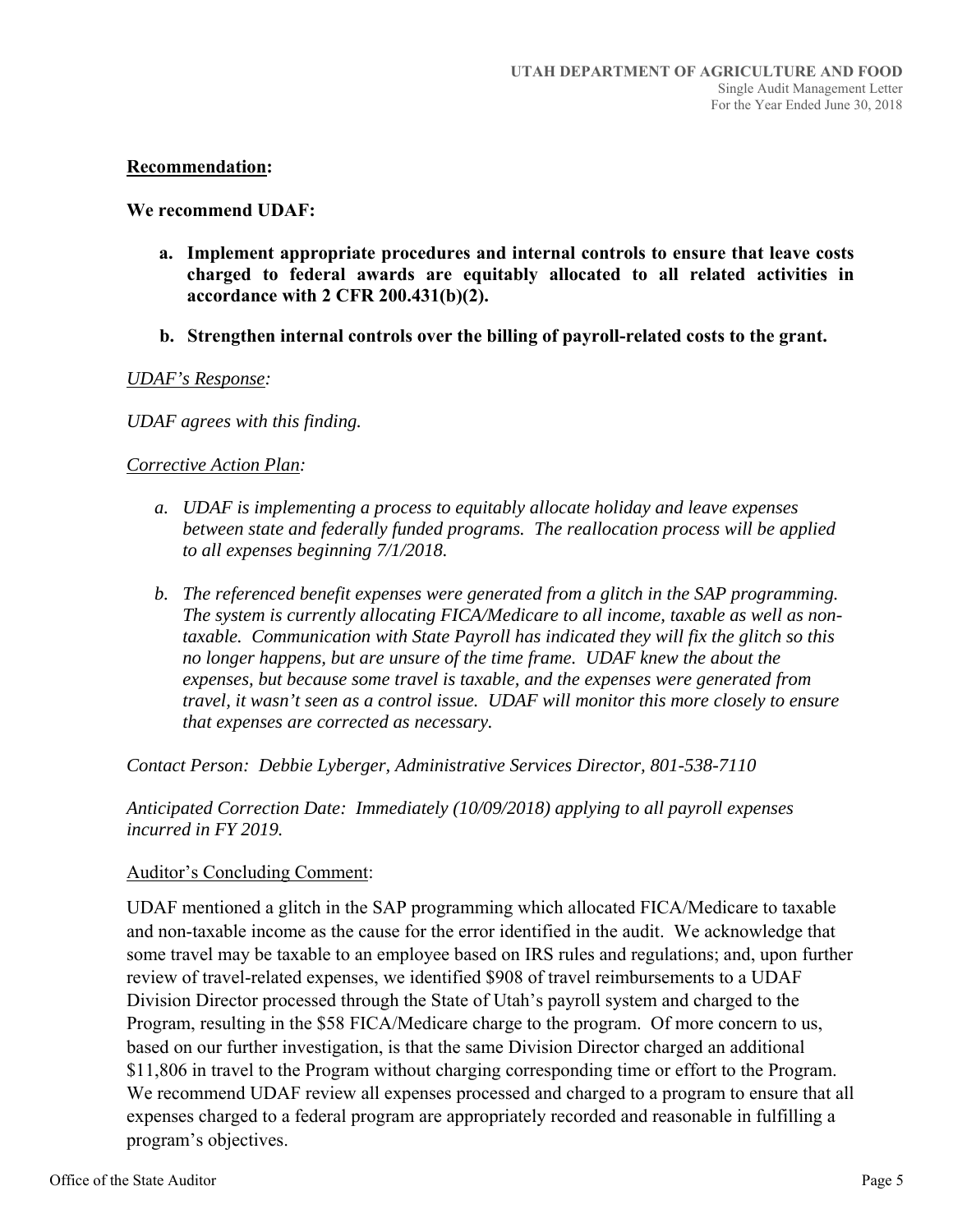## **3. INTERNAL CONTROL WEAKNESSES AND NONCOMPLIANCE WITH PROCUREMENT, SUSPENSION & DEBARMENT, AND SUBRECIPIENT PRE-AWARD REQUIREMENTS**

Federal Agency: **Department of the Interior**  CFDA Number and Title: **15.509 Colorado River Basin Salinity Control**  Federal Award Number: **R16AC00023**  Questioned Costs: N/A Pass-through Entity: N/A Prior Year Single Audit Report Finding Number: N/A

UDAF does not have adequate internal controls established to ensure compliance with State contracting policies, does not use standard contract terms and conditions that include a suspension and debarment clause, and has not included required pre-award information in its contracts with subrecipients. For 2 of the 4 contracts awarding program funds to subrecipients, the signed/executed contracts did not 1) provide the award information (e.g., a DUNS number, the CFDA number, etc.) required by 2 CFR 200.331(a) or 2) include a standard clause attesting that the subrecipient was not suspended or debarred, as required by 2 CFR Part 180 and section 10 of the grant award.

Failure to execute contracts in accordance with state policy, to communicate key award information to subrecipients, or to require subrecipients to attest to suspension and debarment requirements could result in unallowable activities or expenditures being charged to the grant.

#### **Recommendation:**

**We recommend UDAF establish internal controls to ensure all contracts: 1) are properly reviewed, approved, signed, and retained, 2) include necessary pre-award information as required by 2 CFR 331 when drawing up contracts with subrecipients, and 3) include a standard clause attesting that the subrecipient was not suspended or debarred.** 

## *UDAF's Response:*

*UDAF agrees with this finding.* 

## *Corrective Action Plan:*

*UDAF will ensure that all contract/grant agreements are properly reviewed, approved, signed and retained. Original documents are maintained in Administrative Services. The division may have a copy of documents but these should not be construed as original documents.* 

*UDAF will ensure that all necessary pre-award information required by 2 CFR 331 is included with original contract/grant award documents.* 

*UDAF will ensure that suspension and debarment standard wording is included in terms of the contract. A process will also be instituted whereas the contract analyst in Administrative*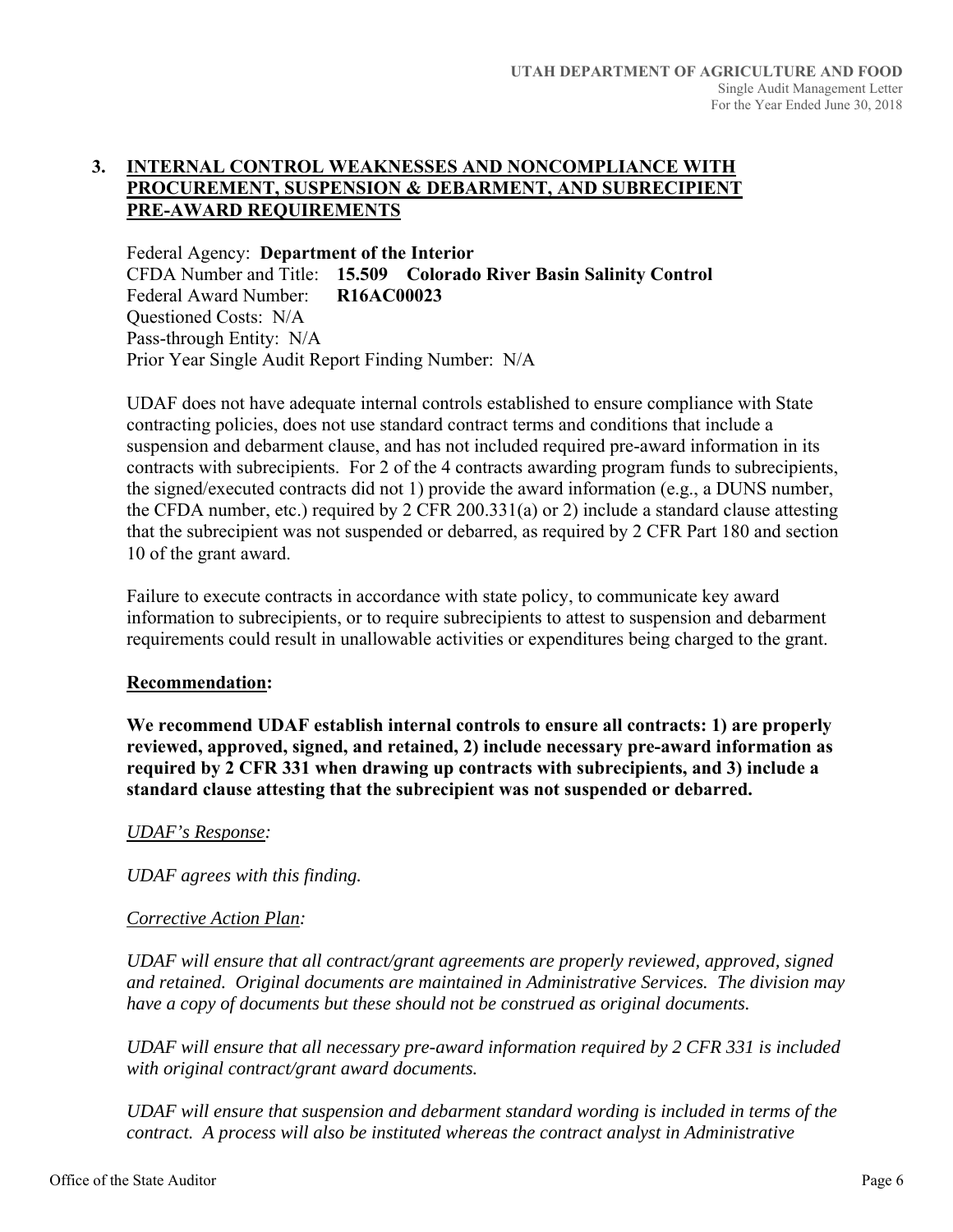*Services will verify through SAM that entities with which the Department enters into a subrecipient arrangement are not suspended or debarred.* 

*Training will be provided for all individuals negotiating contracts/grant agreements to ensure an understanding of necessary requirements.* 

*Contact Person: Debbie Lyberger, Administrative Services Director, 801-538-7110* 

*Anticipated Correction Date: Once training is developed and presented. No later than January 1, 2019.* 

## **4. FAILURE TO MONITOR SUBRECIPIENT SINGLE AUDIT REPORTS**

Federal Agency: **Department of the Interior**  CFDA Number and Title: **15.509 Colorado River Basin Salinity Control**  Federal Award Number: **R16AC00023**  Questioned Costs: N/A Pass-through Entity: N/A Prior Year Single Audit Report Finding Number: N/A

UDAF did not analyze whether its subrecipients were required to have a single audit performed, nor did it review the reports for those subrecipients that had a single audit. According to 2 CFR 200.331(d), UDAF must 1) Review financial and performance reports required by the passthrough entity, 2) follow-up and ensure that the subrecipient takes timely and appropriate action on all deficiencies detected through audits, on-site reviews, and other means, and 3) issue management decisions for audit findings pertaining to the federal award it provides to subrecipients as prescribed in 2 CFR 200.521. UDAF program managers misunderstood their responsibilities under these requirements, as they thought the Federal Government's review of subrecipient audit findings exempted them from reviewing single audits. Failure to properly monitor subrecipient single audits could result in noncompliance with grant requirements at the subrecipient level going undetected and/or uncorrected.

## **Recommendation:**

## **We recommend UDAF implement internal controls to ensure it monitors subrecipient single audit reports in accordance with 2 CFR 200.331(d).**

## *UDAF's Response:*

*UDAF agrees with this finding.*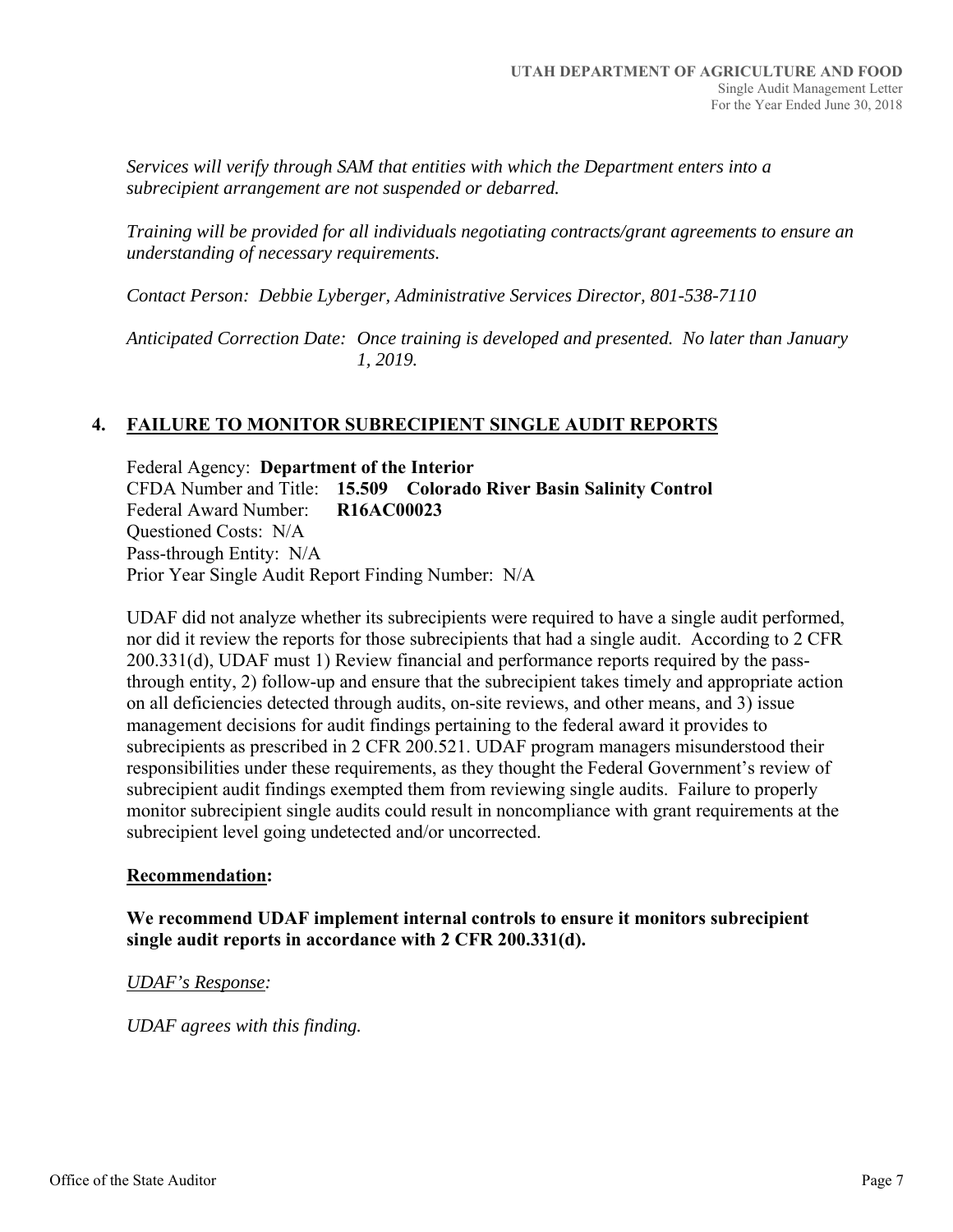## *Corrective Action Plan:*

*UDAF will ensure that contract/grant award responsible parties are trained to understand what type of entity is a subrecipient, which subrecipients are required to submit single audit reports, and how to review those reports.* 

*Contact Person: Debbie Lyberger, Administrative Services Director, 801-538-7110 Anticipated Correction Date: Once training is developed and presented. No later than January 1, 2019.*

## **5. ERROR IN REIMBURSEMENT REQUEST CALCULATION**

Federal Agency: **Department of the Interior**  CFDA Number and Title: **15.509 Colorado River Basin Salinity Control**  Federal Award Number: **R16AC00023**  Questioned Costs: N/A Pass-through Entity: N/A Prior Year Single Audit Report Finding Number: N/A

On the September 30, 2017 draw request, UDAF drew \$646,547 less than it could have. Total reimbursable expenditures were understated in the draw calculation due to a clerical error which was not detected during the review process. This error was subsequently corrected on the December 31, 2017 draw. Draw calculations should be reviewed in detail to prevent or to detect and correct any errors. Errors in draw calculations could result in possible noncompliance with federal cash management principles.

#### **Recommendation:**

**We recommend that UDAF improve its internal control over draw calculations to ensure all reimbursable program expenditures are included.** 

*UDAF's Response:* 

*UDAF agrees with this finding.* 

#### *Corrective Action Plan:*

*UDAF has instituted a policy that requires at least one person who is not responsible for the preparation of the report to review calculations and approve the report prior to submission.* 

*Contact Person: Debbie Lyberger, Administrative Services Director, 801-538-7110 Anticipated Correction Date: Immediately (10/09/2018)*